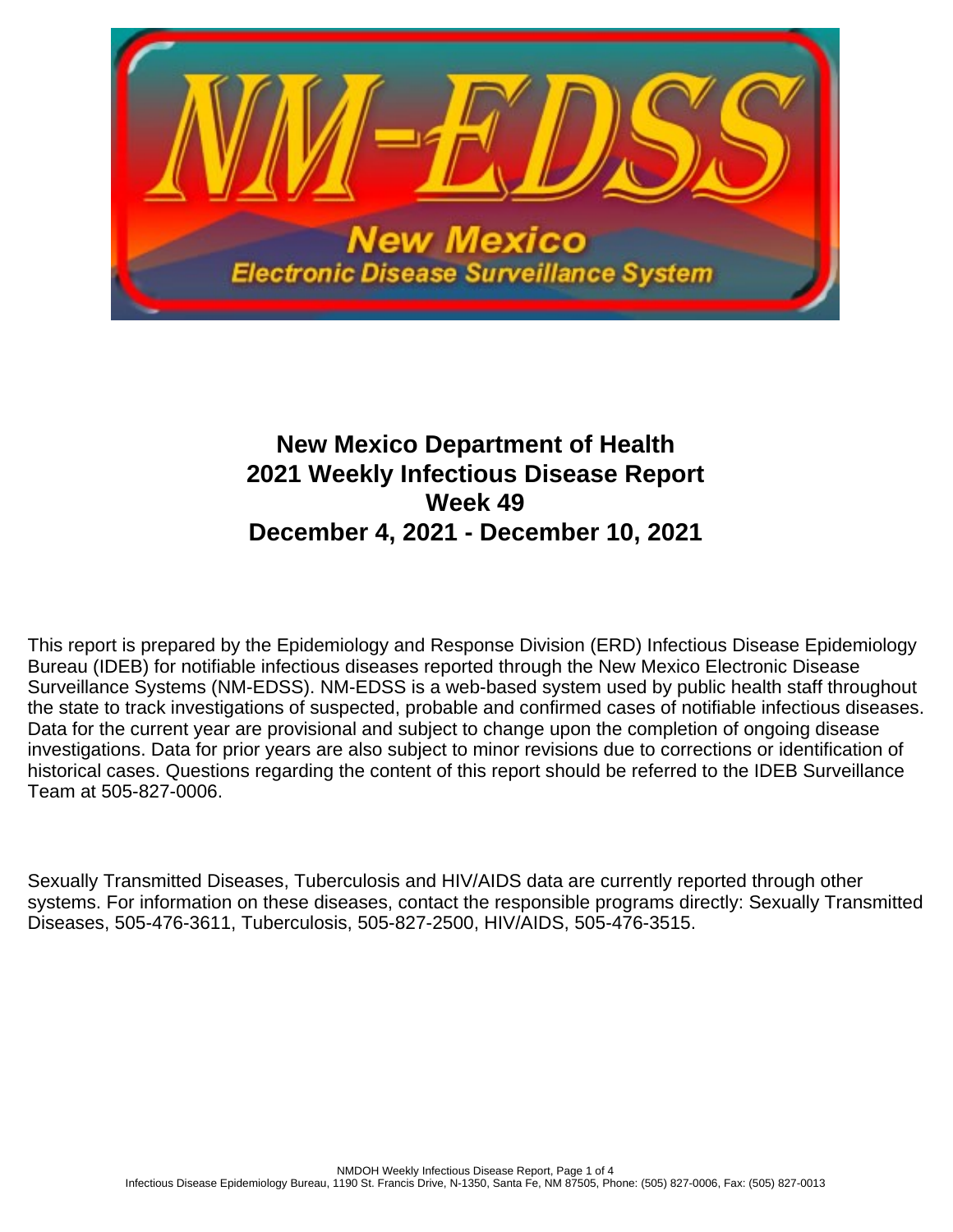## **Monthly Trends for Selected Notifiable Infectious Diseases As of December 10, 2021**

Includes probable and confirmed cases only.

Data for the current year are provisional and may change significantly upon the completion of ongoing investigations. Data for prior years are also subject to minor revisions due to corrections or identification of historical cases.

#### **Number of Reported Cases of Campylobacteriosis by Month**



2021 --- Average, last 5 years





 **Number of Reported Cases of Pertussis by Month**

Number of Reported cases

Number of Reported cases

 $0 -$ 

20

40

60

80

100









 **Number of Reported Cases of Shiga toxin-producing E. coli by Month**

2021 --- Average, last 5 years

Month Jan Feb Mar Apr May Jun Jul Aug Sep Oct Nov Dec

NMDOH Weekly Infectious Disease Report, Page 2 of 4<br>Infectious Disease Epidemiology Bureau, 1190 St. Francis Drive, N-1350, Santa Fe, NM 87505, Phone: (505) 827-0006, Fax: (505) 827-0013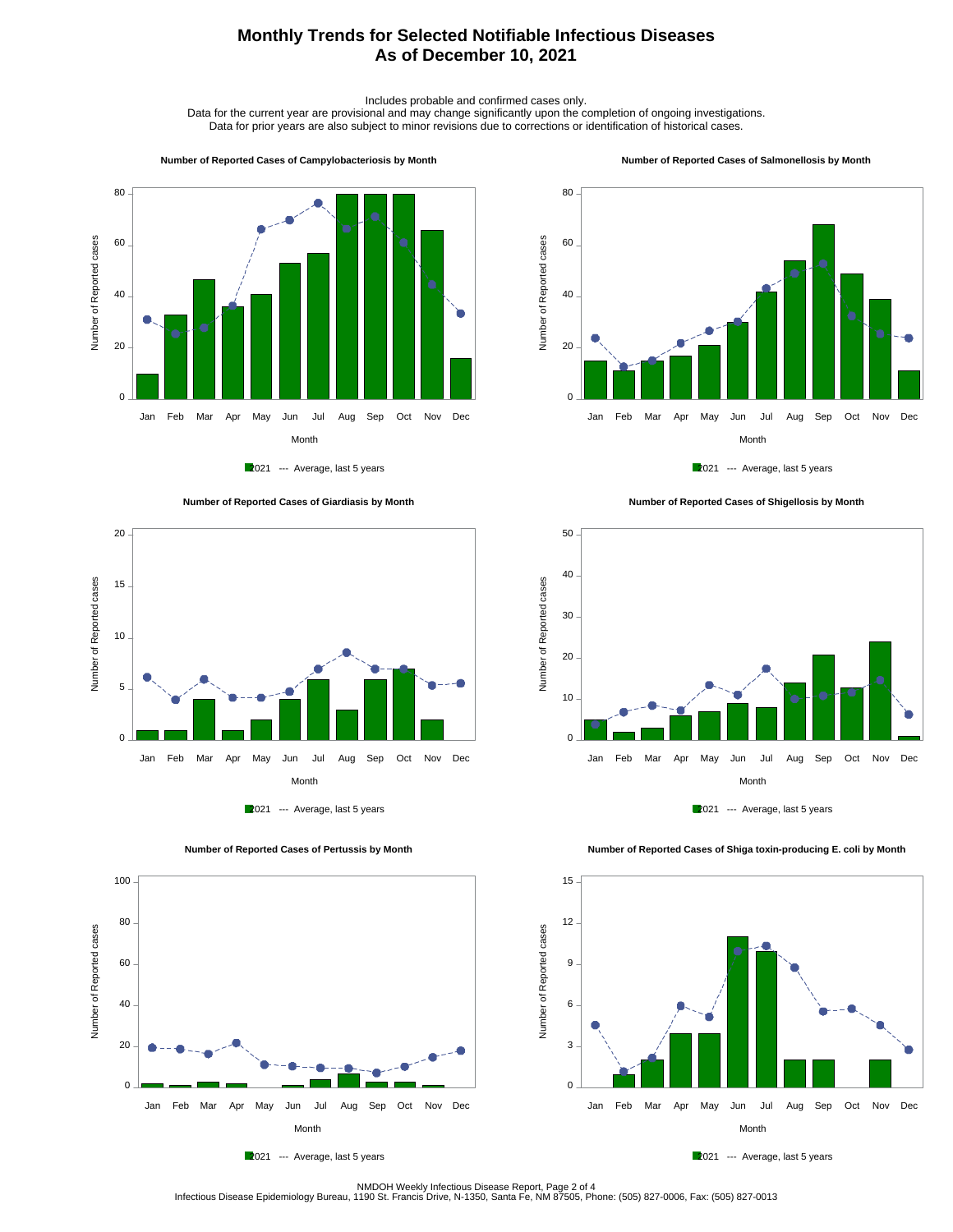## **Summary of Notifiable Infectious Diseases Reported to the New Mexico Electronic Disease Surveillance System (NM-EDSS) As of December 10, 2021**

Includes probable and confirmed cases only.<br>Data for the current year are provisional and may change significantly upon the completion of ongoing investigations.<br>Data for prior years are also subject to minor revisions due

| Condition                                         | <b>This</b><br>week | 5-year<br>weekly<br>average | Week<br>diff | Last 4<br>weeks | 5-year<br>4-week<br>average | Last 4<br>weeks<br>diff | <b>YTD</b><br>2021 | 5-year<br>ÝTD<br>average | <b>YTD</b><br>diff | Total<br>2020 | Total<br>2019  |
|---------------------------------------------------|---------------------|-----------------------------|--------------|-----------------|-----------------------------|-------------------------|--------------------|--------------------------|--------------------|---------------|----------------|
| 2019 Corona Virus                                 | 5568                | 2453                        | 3115         | 33351           | 10376                       | 22975                   | 178067             | 22683                    | 155384             | 149501        | 0              |
| Acute flaccid myelitis                            | 0                   | $\pmb{0}$                   | $\mathsf 0$  | $\pmb{0}$       | $\mathsf 0$                 | $\mathsf 0$             | $\pmb{0}$          | $\mathbf{1}$             | $-1$               | 0             | 0              |
| Amebiasis                                         | 0                   | $\pmb{0}$                   | 0            | $\mathbf 0$     | 0                           | 0                       | 0                  | $\pmb{0}$                | 0                  | 0             | 0              |
| Botulism, foodborne                               | 0                   | $\mathbf 0$                 | 0            | $\mathbf 0$     | $\pmb{0}$                   | 0                       | 0                  | 0                        | 0                  | 0             | 0              |
| Botulism, infant                                  | 0                   | $\pmb{0}$                   | 0            | $\mathbf 0$     | $\pmb{0}$                   | $\mathsf 0$             | $\overline{2}$     | $\pmb{0}$                | $\overline{2}$     | $\mathbf{1}$  | $\mathbf{1}$   |
| Botulism, wound                                   | 0                   | $\pmb{0}$                   | 0            | $\mathbf 0$     | $\pmb{0}$                   | $\mathsf 0$             | 5                  | $\overline{2}$           | 3                  | $\mathbf{1}$  | 3              |
| <b>Brucellosis</b>                                | 0                   | $\pmb{0}$                   | $\mathsf 0$  | $\mathbf 0$     | $\pmb{0}$                   | $\mathsf 0$             | $\overline{2}$     | 0                        | 2                  | 0             | $\mathbf{1}$   |
| Campylobacteriosis                                | 8                   | 9                           | $-1$         | 49              | 38                          | 11                      | 621                | 593                      | 28                 | 458           | 689            |
| Chikungunya Virus                                 | 0                   | $\pmb{0}$                   | 0            | $\mathbf 0$     | $\pmb{0}$                   | 0                       | $\mathbf{1}$       | $\mathbf{1}$             | 0                  | 0             | 2              |
| Cholera                                           | 0                   | $\pmb{0}$                   | 0            | $\mathbf 0$     | $\pmb{0}$                   | $\mathsf 0$             | $\mathbf{1}$       | $\pmb{0}$                | $\mathbf{1}$       | 0             | 0              |
| Colorado Tick Fever                               | $\pmb{0}$           | $\pmb{0}$                   | 0            | $\mathbf 0$     | $\pmb{0}$                   | $\mathsf 0$             | 0                  | $\pmb{0}$                | 0                  | 0             | 0              |
| Cryptosporidiosis                                 | $\mathbf{1}$        | $\mathbf{1}$                | $\mathsf 0$  | 4               | 3                           | $\mathbf{1}$            | 64                 | 80                       | $-16$              | 36            | 83             |
| Cyclosporiasis                                    | 0                   | $\pmb{0}$                   | 0            | $\overline{c}$  | 0                           | $\overline{2}$          | 11                 | 6                        | 5                  | 6             | 16             |
| Cysticercosis (Taenia solium)                     | 0                   | $\mathbf 0$                 | 0            | $\mathbf 0$     | $\pmb{0}$                   | 0                       | 0                  | $\mathbf{1}$             | $-1$               | $\mathbf{1}$  | 0              |
| Dengue Fever                                      | 0                   | $\pmb{0}$                   | 0            | $\mathbf 0$     | $\pmb{0}$                   | 0                       | 0                  | $\overline{\mathbf{c}}$  | $-2$               | $\mathbf{1}$  | $\overline{c}$ |
| Ehrlichiosis, chaffeensis                         | 0                   | $\pmb{0}$                   | 0            | $\mathbf 0$     | $\pmb{0}$                   | 0                       | 0                  | $\pmb{0}$                | 0                  | 0             | 0              |
| Giardiasis                                        | $\pmb{0}$           | $\mathbf{1}$                | $-1$         | $\sqrt{2}$      | 5                           | $-3$                    | 37                 | 67                       | $-30$              | 47            | 68             |
| Group A Streptococcus, invasive                   | 4                   | 5                           | $-1$         | 27              | 22                          | 5                       | 328                | 291                      | 37                 | 321           | 340            |
| Group B Streptococcus, invasive                   | 1                   | 3                           | $-2$         | 16              | 15                          | $\mathbf{1}$            | 193                | 229                      | $-36$              | 235           | 249            |
| Haemophilus influenzae, invasive                  | 0                   | $\mathbf{1}$                | $-1$         | 4               | 3                           | $\mathbf{1}$            | 18                 | 45                       | $-27$              | 29            | 49             |
| Hansen disease (Leprosy)                          | 0                   | $\mathbf 0$                 | 0            | $\mathbf 0$     | 0                           | $\mathsf 0$             | 0                  | $\pmb{0}$                | 0                  | 0             | 0              |
| Hantavirus pulmonary syndrome                     | $\pmb{0}$           | $\pmb{0}$                   | $\mathsf 0$  | $\pmb{0}$       | $\pmb{0}$                   | $\mathsf 0$             | $\mathbf{1}$       | 3                        | $-2$               | $\mathbf{1}$  | 3              |
| Hemolytic uremic synd, postdiarrheal              | 0                   | $\mathbf 0$                 | 0            | $\mathbf 0$     | 0                           | 0                       | 0                  | $\mathbf{1}$             | $-1$               | 0             | $\mathbf{1}$   |
| Hepatitis A, acute                                | 0                   | $\mathbf{1}$                | $-1$         | $\mathbf 0$     | 2                           | $-2$                    | 5                  | 34                       | $-29$              | 10            | 138            |
| Hepatitis B Viral Infection, Perinatal            | 0                   | $\mathbf 0$                 | $\pmb{0}$    | $\mathbf 0$     | 0                           | 0                       | $\mathbf{1}$       | 1                        | 0                  | $\mathbf{1}$  | $\overline{2}$ |
| Hepatitis B virus infection, Chronic              | $\mathbf{1}$        | 3                           | $-2$         | 9               | 11                          | $-2$                    | 114                | 127                      | $-13$              | 103           | 151            |
| Hepatitis B, acute                                | 0                   | $\pmb{0}$                   | $\pmb{0}$    | $\pmb{0}$       | 0                           | $\mathsf 0$             | $\mathbf{1}$       | $\overline{\mathbf{c}}$  | $-1$               | 0             | 5              |
| Hepatitis C Virus Infection, chronic or resolved* | 0                   | 41                          | $-41$        | $\mathsf 0$     | 173                         | $-173$                  | 49                 | 2291                     | $-2242$            | 12            | 4740           |
| Hepatitis C, acute                                | 0                   | $\mathbf{1}$                | $-1$         | 0               | $\overline{2}$              | $-2$                    | 0                  | 22                       | $-22$              | $\mathbf{1}$  | 14             |
| Hepatitis E, acute                                | 0                   | $\pmb{0}$                   | 0            | 0               | 0                           | 0                       | 0                  | 0                        | 0                  | 0             | $\mathbf{1}$   |
| Influenza-associated Pediatric Mortality          | 0                   | $\pmb{0}$                   | $\mathsf 0$  | $\pmb{0}$       | 0                           | $\mathsf 0$             | 0                  | $\overline{a}$           | $-2$               | 3             | 4              |
| Legionellosis                                     | 0                   | $\pmb{0}$                   | $\pmb{0}$    | $\mathsf 0$     | $\overline{2}$              | $-2$                    | 23                 | 18                       | 5                  | 17            | 20             |
| Listeriosis                                       | 0                   | $\pmb{0}$                   | $\pmb{0}$    | $\mathsf 0$     | 0                           | 0                       | $\overline{2}$     | 3                        | $-1$               | 4             | 0              |
| Lyme disease                                      | 0                   | $\pmb{0}$                   | 0            | $\pmb{0}$       | $\mathsf 0$                 | 0                       | $\overline{2}$     | 3                        | $-1$               | 0             | $\overline{7}$ |
| Malaria                                           | 0                   | $\pmb{0}$                   | 0            | 0               | 0                           | 0                       | $\mathbf{1}$       | $\overline{2}$           | $-1$               | $\mathbf{1}$  | $\overline{2}$ |
| Measles (Rubeola)                                 | 0                   | $\pmb{0}$                   | 0            | $\pmb{0}$       | $\pmb{0}$                   | $\pmb{0}$               | $\mathbf{1}$       | 0                        | $\mathbf{1}$       | 0             | $\mathbf{1}$   |

\*Data are affected by significant reporting delays